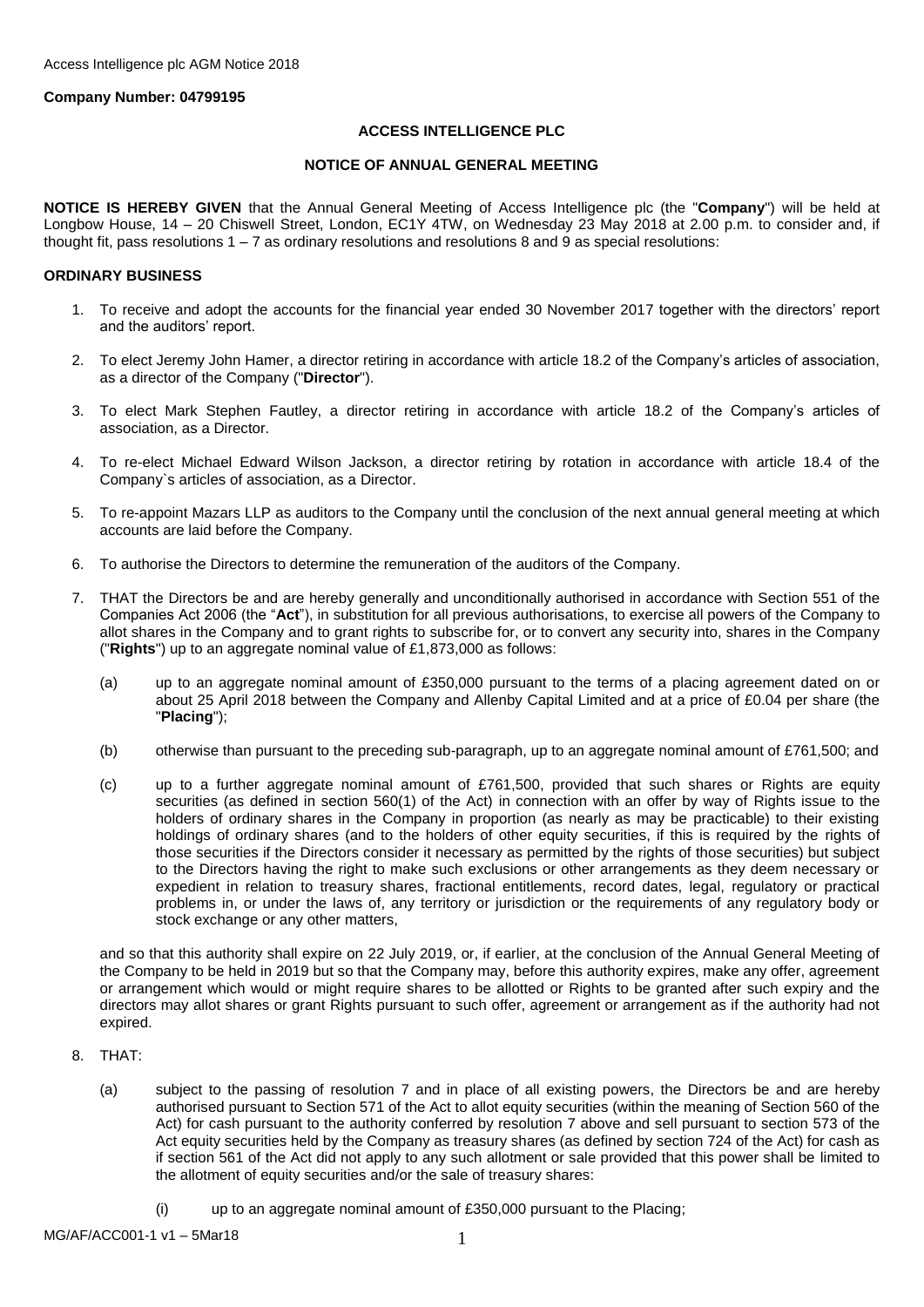- (ii) in connection with an offer by way of rights, open offer or other pre-emptive offer in favour of the holders of ordinary shares in the Company where the equity securities respectively attributable to the interests of all the holders of ordinary shares in the Company are proportionate (as nearly as may be) to the respective numbers of ordinary shares held by them but subject to such exclusions or other arrangements as the Directors may deem fit, necessary or expedient in relation to the fractional entitlements or legal or practical problems arising in respect of the laws of or the requirements of any recognised regulatory body or any stock exchange otherwise in any overseas territory; and
- (iii) otherwise than pursuant to sub-paragraphs (a)(i) and (a)(ii) of this resolution up to an aggregate nominal amount of £228,500;
- (b) the power hereby conferred shall expire on 22 July 2019 or, if earlier, on the conclusion of the next Annual General Meeting following the date of this resolution but may be previously revoked or varied by special resolution; and
- (c) the power hereby conferred shall enable the Company to make any offer or agreement before the expiry of that power that would or might require equity securities to be allotted or treasury shares to be sold after such power expires and the Directors may allot equity securities or sell treasury shares in pursuance of any such offer or agreement subject to the limits prescribed by paragraph (a) of this resolution as if the power hereby conferred had not expired. This power applies in relation to a sale of shares which is an allotment of equity securities by virtue of section 560(3) of the Act as if in the first paragraph of this resolution the words 'subject to the passing of resolution 7' were omitted.
- 9. THAT the Company be authorised generally and unconditionally, for the purposes of section 701 of the Act, to make market purchases (within the meaning of section 693 (4) of the Act) of its ordinary shares provided that:
	- (a) the maximum number of ordinary shares that may be acquired is 22,846,218 being approximately 5% of the Company's issued share capital as it will be enlarged immediately following completion of the Placing, excluding treasury shares;
	- (b) the minimum price per share that may be paid for any such shares is 0.5 pence;
	- (c) the maximum price that may be paid for any such shares is not more than the higher of (i) the price of the last independent trade of and (ii) the highest current independent bid for the Company's ordinary shares on the AIM market of the London Stock Exchange at the time that ordinary share is contracted to be purchased; and
	- (d) such authority shall expire at the earlier of the close of the next Annual General Meeting or 22 July 2019 except that the Company shall be entitled, at any time prior to the expiry of this authority, to make a contract of purchase which would or might be executed wholly or partly after such expiry and to purchase shares in accordance with such contract as if the authority conferred had not expired.

The Directors believe that the proposals set out in Resolutions 1 to 9 are in the best interests of shareholders as a whole and they unanimously recommend that shareholders vote in favour of each of these resolutions as they intend to do in respect of their own holdings.

Registered Office: **By Order of the Board** Longbow House 14 – 20 Chiswell Street *Michael Greensmith* London **…………………………………** Registered Number 04799195 Company Secretary Dated: 26 April 2018

Michael Greensmith

### NOTES:

- (1) A member of the Company may appoint one or more proxies to attend, speak and vote instead of the member. A proxy of a member need not also be a member. A member may appoint more than one proxy, provided that each proxy is appointed to exercise the rights attached to a different share.
- (2) The instrument appointing a proxy, and the power of attorney or other authority (if any) under which it is signed, or a notarially certified copy of that power or authority, must be deposited with the Company's Registrars, Neville Registrars Limited, Neville House, 18 Laurel Lane, Halesowen, West Midlands B63 3DA not less than 48 hours (excluding nonworking days) before the time for holding the meeting. A Form of Proxy accompanies this document for use by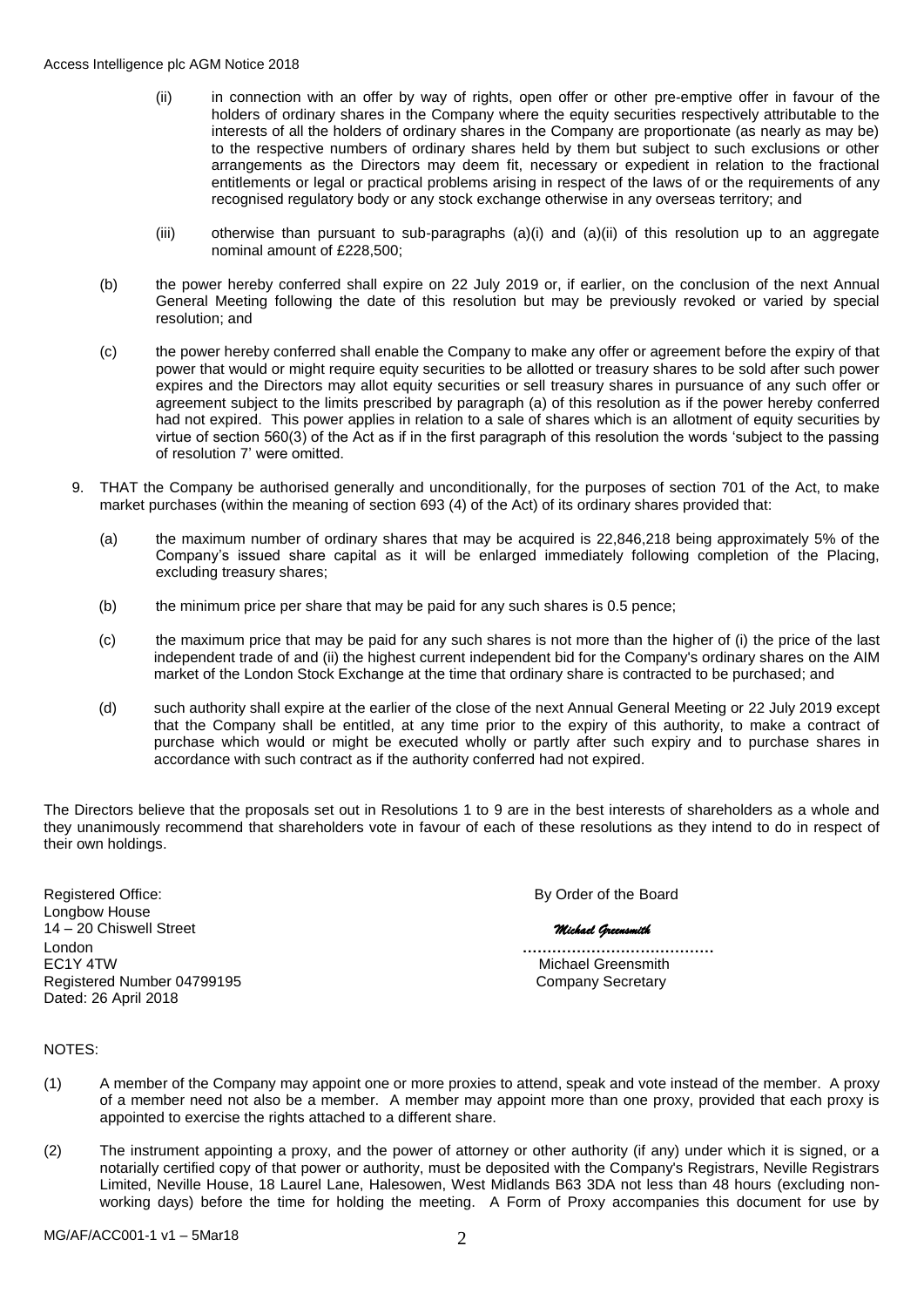Access Intelligence plc AGM Notice 2018

members. As an alternative to completing the hard copy Form of Proxy, you can appoint a proxy electronically online at www.sharegateway.co.uk and completing the authentication requirements as set out on the Form of Proxy. For an electronic proxy appointment to be valid, your appointment must be received by Neville Registrars Limited no later than 2.00 p.m. on 21 May 2018.

- (3) Completion of the Form of Proxy will not preclude a member from attending and voting in person.
- (4) A corporation which is a member of the Company may authorise a person (who need not be a member of the Company) to act as its representative to attend, speak and vote (on a show of hands or a poll) on its behalf. Holders of ordinary shares are entitled to attend and vote at General Meetings of the Company. On a vote by a show of hands, every member who is present has one vote and every proxy present who has been duly appointed by a member entitled to vote has one vote, unless the proxy has been appointed by more than one member and has been instructed by more than one member to vote for the resolution and by one or more members to vote against the resolution, in which case the proxy has one vote for and one against. On a poll vote, every member who is present in person or by proxy has one vote for every ordinary share of which he/she is the holder.
- (5) Pursuant to Regulation 41 of the Uncertificated Securities Regulations 2001 (as amended) the Company specifies that only those shareholders registered in the Register of Members of the Company as at 2.00 p.m. on 21 May 2018 (the "Specified Time") shall be entitled to attend or vote at the Annual General Meeting in respect of the number of shares registered in their names at that time. Changes to entries on the relevant register of members (the "Register") for certificated or uncertificated shares of the Company after the Specified Time shall be disregarded in determining the rights of any person to attend or vote at the Annual General Meeting. Should the Annual General Meeting be adjourned to a time not more than 48 hours after the Specified Time, that time will also apply for the purpose of determining the entitlement of shareholders to attend and vote (and for the purpose of determining the number of votes they may cast) at the adjourned Annual General Meeting. Should the Annual General Meeting be adjourned for a longer period, to be so entitled, shareholders must have been entered on the Register at the time which is 48 hours before the time fixed for the adjourned Annual General Meeting or, if the Company gives notice of the adjourned Annual General Meeting, at the time specified in the Notice.
- (6) There are no Directors' service contracts of more than one year's duration.
- (7) Copies of Contracts of Service and letters of appointment (including indemnities) between any Director and the Company or its subsidiaries are available for inspection at the registered office of the Company during normal business hours and will also be available for inspection at the place of the Annual General Meeting until the conclusion of the Annual General Meeting.
- (8) CREST members who wish to appoint a Proxy or Proxies through the CREST electronic Proxy appointment service may do so for the Annual General Meeting and any adjournment thereof by using the procedures described in the CREST manual. CREST personal members who have appointed a voting service provider(s) should refer to their CREST sponsor or voting service provider(s), who will be able to take the appropriate action on their behalf. In order for a Proxy appointment or instruction made using the CREST service to be valid, the appropriate CREST message (a 'CREST Proxy Instruction') must be properly authenticated in accordance with Euroclear UK & Ireland Limited's specifications and must contain the information required for such instructions, as described in the CREST manual. All messages relating to the appointment of a Proxy or an instruction to a previously appointed Proxy must be transmitted so as to be received by Neville Registrars Limited *(ID: 7RA11)* no later than 2.00 p.m. on 21 May 2018. Normal system timings and limitations will apply in relation to the input of CREST Proxy Instructions. It is therefore the responsibility of the CREST member concerned to take such action as shall be necessary to ensure that a message is transmitted by means of the CREST system by any particular time. In this connection, CREST members and, where applicable their CREST sponsor(s) or voting service provider(s) are referred, in particular, to those sections of the CREST manual concerning practical limitations of the CREST system and timings. The Company may treat as invalid a CREST Proxy Instruction in the circumstances set out in Regulation 35(5)(a) of the Uncertificated Securities Regulations 2001 as amended.
- (9) As at 24 April 2018, being the last practicable date before the date of this Notice there were 416,591,022 ordinary shares in issue, each with equal voting rights. The total number of voting rights in the Company as at 24 April 2018, being the last practicable date before the date of this Notice is 386,924,355. Held in treasury are 29,666,667 shares. Holders of ordinary shares are entitled to attend, speak and vote, either in person or by proxy, at General Meetings of the Company.
- (10) **For further details relating to voting or participation rights of shareholders including the information required by Section 311A of the Companies Act 2006, please refer to the Company's Articles of Association, copies of which together with a copy of this Notice, the Form of Proxy and the Annual Report and Accounts for the period ending 30th November 2017 including the information required by Section 311A of the Companies Act 2006 can be found at and are available on our website at www.accessintelligence.com.**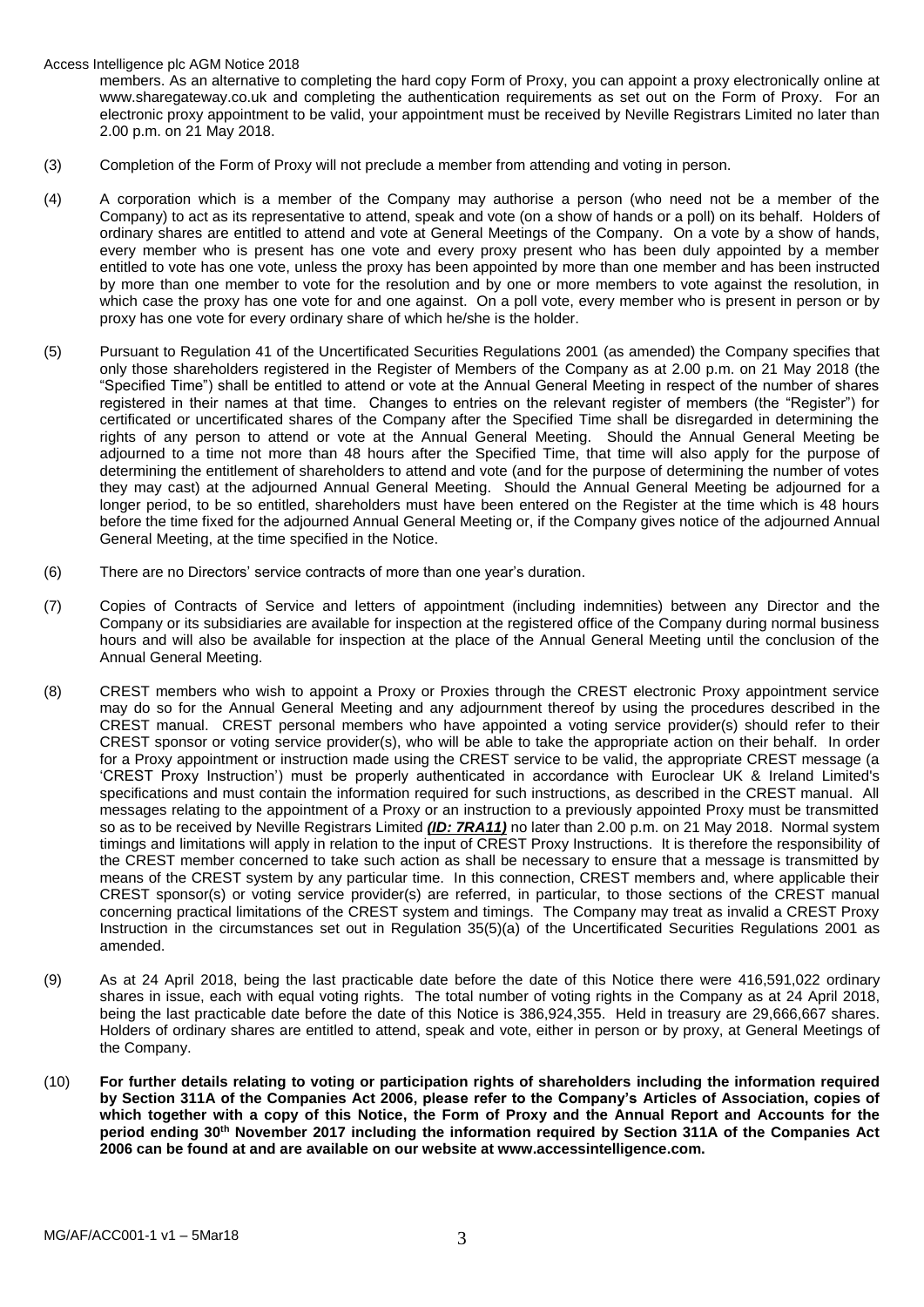## **ACCESS INTELLIGENCE PLC (the 'Company')**

## **EXPLANATORY NOTES TO THE NOTICE OF ANNUAL GENERAL MEETING**

# **THIS DOCUMENT IS IMPORTANT AND REQUIRES YOUR IMMEDIATE ATTENTION.**

**If you are in any doubt about the contents of this document or as to the action you should take, you should immediately consult your stockbroker, bank manager, solicitor, accountant or other independent financial adviser duly authorised under the Financial Services and Markets Act 2000 if you are in the UK or, if not, another appropriately authorised financial adviser, without delay. If you have sold or transferred all of your ordinary shares in Access Intelligence plc, you should pass this document and the accompanying Form of Proxy to the purchaser or transferee or to the stockbroker, bank or other agent through whom the sale or transfer was effected for onward transmission to the purchaser or transferee.**

To Ordinary Shareholders and Warrant Holders in the Company No: 04799195<br>Company and for information purposes to holders of Registered Office: Longbow House Company and for information purposes to holders of Registered Office: Longbow House<br>
options over shares in the Company under employee 14 – 20 Chiswell Street options over shares in the Company under employee 14 – 20 Chiswell Street<br>and unapproved share option schemes and unapproved share option schemes.

EC1Y 4TW

The notes on the following pages give an explanation of the resolutions.

Resolutions 1 to 7 (inclusive) are ordinary business and proposed as ordinary resolutions. To be passed, more than half of the votes cast must be in favour of the resolution. Resolutions 8 and 9 are proposed as special resolutions. This means that for each of those resolutions to be passed, at least three quarters of the votes cast must be in favour of the resolution.

### **ORDINARY BUSINESS**

### **Report and Accounts (Resolution 1)**

Under the Companies Act 2006 (the "Act"), the board of directors of the Company ("Board") is required to lay before the Company in general meeting copies of its audited financial statements, the strategic report, the directors' report and the auditor's report for the financial year ended 30 November 2017.

### **Election of directors (Resolutions 2 and 3)**

Each of Jeremy John Hamer and Mark Stephen Fautley has been appointed as an additional director of the Company by the Board. In accordance with the Company's articles of association ("Articles"), each director so appointed must retire from office at the next annual general meeting and is eligible to stand for election. Having considered the performance of, and contribution made by, each of the directors standing for election, the Board recommends the election of each of Mr. Hamer and Mr. Fautley.

### **Re-election of director (Resolution 4)**

Michael Edward Wilson Jackson as the retiring director in accordance with the Articles will retire and stand for re-election as a director. Having considered the performance of, and contribution made by, Mr. Jackson, the Board remains satisfied that the performance of the director continues to be effective, demonstrates commitment to the role and, as such, recommends his re-election.

### **Reappointment and Remuneration of Auditors (Resolutions 5 and 6)**

At each general meeting at which financial statements are laid before the shareholders, the Company is required to appoint an auditor to hold office until the next such meeting. Mazars LLP is willing to continue in office and resolution 5 will reappoint them. Resolution 6 will authorise the Board to determine the auditor's remuneration.

### **Directors' Ability to Allot Shares (Resolution 7)**

Under the Act, the directors may allot shares and grant rights to subscribe for or convert any securities into shares if they are authorised to do so by shareholders in general meeting. The purpose of Resolution 7 is to renew the directors' authority to allot shares.

As announced on 25 April 2018, the Company has conditionally raised £2.8 million (before expenses) by way of a conditional placing of 70,000,000 new ordinary shares (the "Placing Shares") at 4 pence per Placing Share with institutional and other investors (the "Placing"). As the allotment and issue of the Placing Shares will exceed the existing authorities which the directors have to allot new ordinary shares of 0.5 p each in the Company ("Ordinary Shares") for cash on a non-pre-emptive basis, the Placing is conditional on, amongst other things, shareholders approving the grant of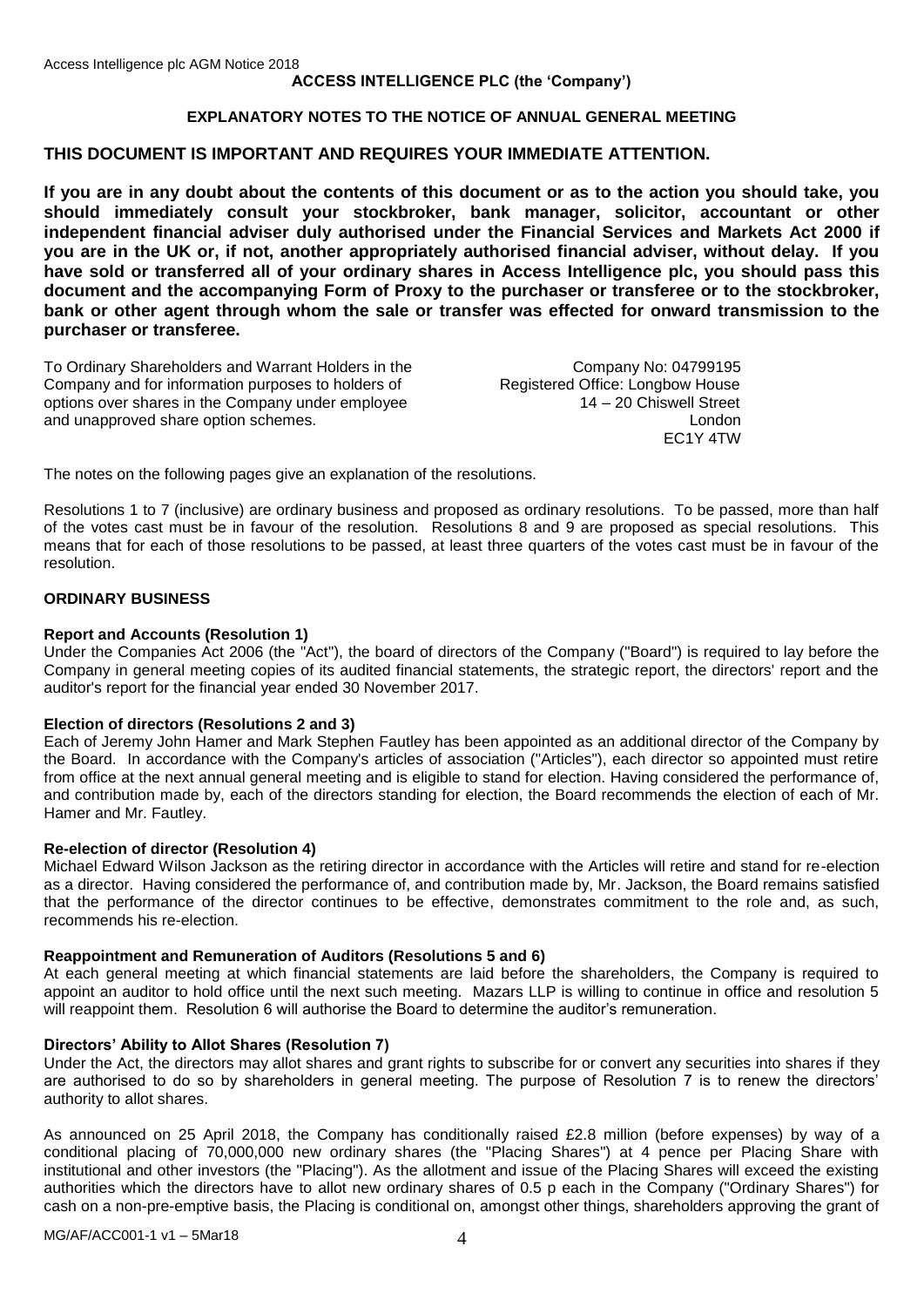Access Intelligence plc AGM Notice 2018

new authorities. Accordingly, the authority contained in sub-paragraph (a) will allow the directors to allot 70,000,000 Ordinary Shares pursuant to the Placing at a price of 4 pence per share (the "Placing Price").

The authority contained in sub-paragraph (b) will allow the directors to allot new shares in the Company or to grant rights to subscribe for or convert any security into shares in the Company up to a nominal value of £761,500 (being 152,300,000 Ordinary Shares*)*, which is equivalent to approximately 33 per cent of the Company's issued share capital immediately following completion of the Placing, excluding treasury shares.

The authority in sub-paragraph (c) will allow the directors to allot new shares or to grant rights to subscribe for or convert any security into shares in the Company only in connection with a pre-emptive rights issue up to a further aggregate nominal value of £761,500 (152,300,000 Ordinary Shares), which is approximately 33 per cent of the Company's issued share capital immediately following completion of the Placing, excluding treasury shares.

This latter authority is being sought in accordance with recent changes in corporate governance guidelines. Once this resolution is passed, the directors will have the authority in certain circumstances to allot new shares and other relevant securities up to a nominal amount of £1,523,000 representing a total amount equal to approximately two thirds of the Company's issued ordinary share capital immediately following completion of the Placing, excluding treasury shares. The directors consider it desirable to have the maximum flexibility permitted by corporate governance guidelines in order to respond to market developments and to enable allotments to take place. If the directors do exercise the additional authority, they intend to follow continuing best practice as regards its use (including the directors standing for reappointment in certain circumstances) as recommended by The Investment Authority and the Pensions and Lifetime Savings Association. The directors have no present intention of allotting, or agreeing to allot, any shares otherwise than in connection with the Placing or the Company's employee share schemes, to the extent permitted or required by such schemes.

If the resolution is passed, the authority will expire on the earlier of 22 July 2019 and the end of next annual general meeting of the Company in 2019.

As at 24 April 2018, the Company held 29,666,667 Ordinary Shares in treasury, which represents approximately 7 per cent of the total ordinary share capital in issue at that date.

### **Disapplication of Pre-emption Rights (Resolution 8)**

If the directors wish to allot new shares or grant rights over shares or sell treasury shares for cash (other than pursuant to an employee share scheme) the Act requires that these shares are first offered to existing shareholders in proportion to their existing holdings. Accordingly, the allotment and issue of the Placing Shares requires shareholders to approve the disapplication of these statutory pre-emption rights and the Placing is conditional on the passing of resolution 8. In addition, there may be other occasions when the directors need the flexibility to finance business opportunities by the issue of Ordinary Shares without a pre-emptive offer to existing shareholders. This cannot be done unless the shareholders have first waived their pre-emption rights.

Resolution 8 accordingly requests shareholders to disapply pre-emption rights on the issue of equity securities for cash. Save for the allotment of the Placing Shares and rights issues or any other pre-emptive offers concerning equity securities, the authority will be limited to the issue of shares for cash up to a maximum nominal value of £228,500 (45,700,000 Ordinary Shares) (which includes the sale on a non pre-emptive basis of any shares held in treasury), which is equivalent to approximately 10 per cent of the Company's issued ordinary share capital immediately following the issue of the Placing Shares. This is in line with the level of authority sought at the Company's last annual general meeting. Shareholders will note that this resolution also relates to treasury shares and will be proposed as a special resolution.

This resolution seeks a disapplication of the pre-emption rights on a rights issue so as to allow the directors to make exclusions or such other arrangements as may be appropriate to resolve legal or practical problems which, for example, might arise with overseas shareholders.

If the resolution is passed, the authority will expire on the earlier of 22 July 2019 and the end of the next annual general meeting of the Company in 2019.

## **Authority to Purchase Own Shares (Resolution 9)**

In certain circumstances, it may be advantageous for the Company to purchase its own shares and Resolution 9 seeks the authority from shareholders to continue to do so. The directors will continue to exercise this power only when, in the light of market conditions prevailing at the time, they believe that the effect of such purchases will be to increase earnings per share and is in the best interest of the shareholders generally. Other investment opportunities, appropriate gearing levels and the overall position of the Company will be taken into account when exercising this authority.

Any shares purchased in this way will be cancelled and the number of shares in issue will be reduced accordingly, save that the Company may hold in treasury any of its own shares that it purchases pursuant to the Act and the authority